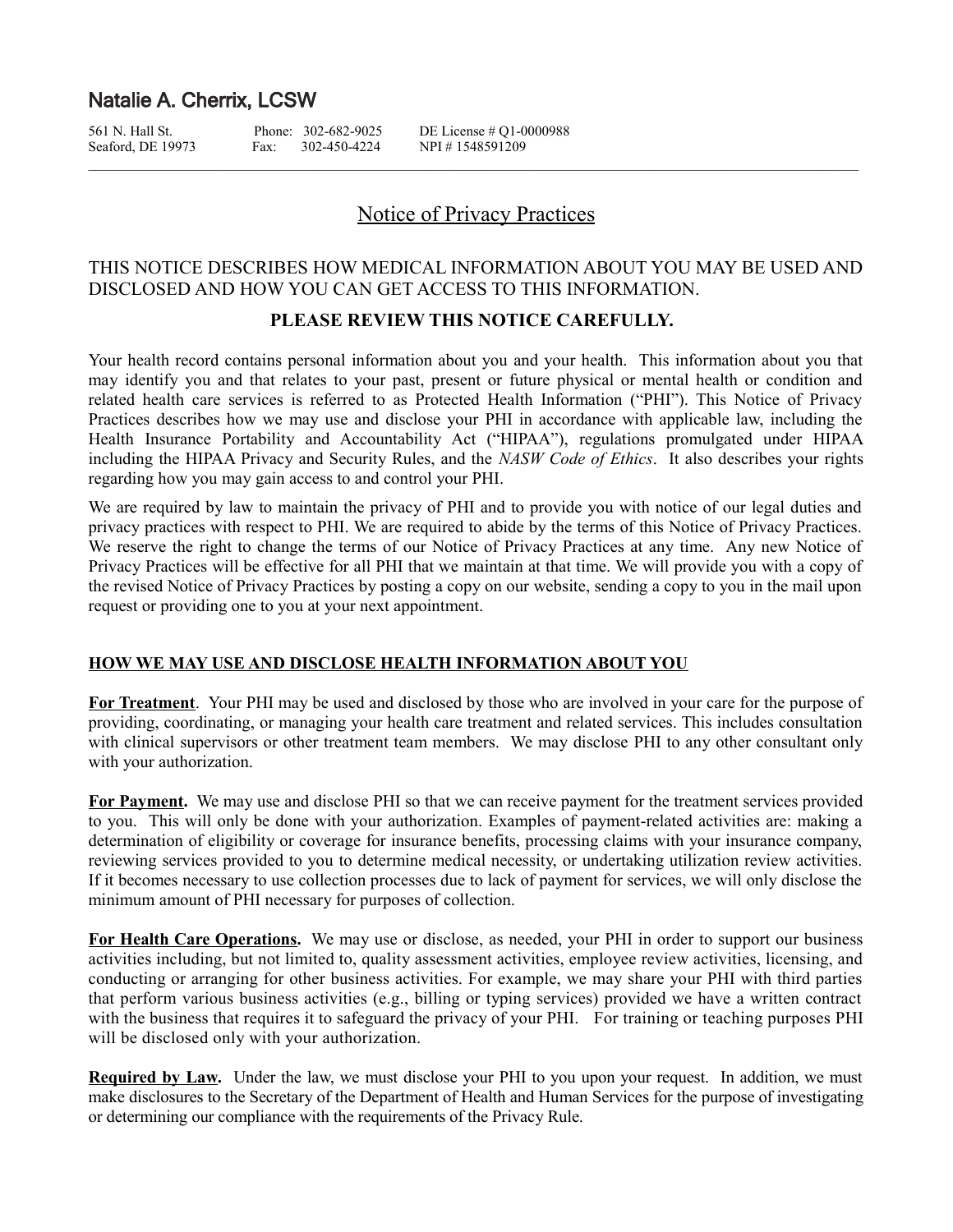**Without Authorization.** Following is a list of the categories of uses and disclosures permitted by HIPAA without an authorization. Applicable law and ethical standards permit us to disclose information about you without your authorization only in a limited number of situations.

As a social worker licensed in this state and as a member of the National Association of Social Workers, it is our practice to adhere to more stringent privacy requirements for disclosures without an authorization.The following language addresses these categories to the extent consistent with the *NASW Code of Ethics* and HIPAA.

**Child Abuse or Neglect.** We may disclose your PHI to a state or local agency that is authorized by law to receive reports of child abuse or neglect.

**Judicial and Administrative Proceedings.** We may disclose your PHI pursuant to a subpoena (with your written consent), court order, administrative order or similar process.

**Deceased Patients.** We may disclose PHI regarding deceased patients as mandated by state law, or to a family member or friend that was involved in your care or payment for care prior to death, based on your prior consent. A release of information regarding deceased patients may be limited to an executor or administrator of a deceased person's estate or the person identified as next-of-kin. PHI of persons that have been deceased for more than fifty (50) years is not protected under HIPAA.

**Medical Emergencies.** We may use or disclose your PHI in a medical emergency situation to medical personnel only in order to prevent serious harm. Our staff will try to provide you a copy of this notice as soon as reasonably practicable after the resolution of the emergency.

**Family Involvement in Care.** We may disclose information to close family members or friends directly involved in your treatment based on your consent or as necessary to prevent serious harm.

**Health Oversight.** If required, we may disclose PHI to a health oversight agency for activities authorized by law, such as audits, investigations, and inspections. Oversight agencies seeking this information include government agencies and organizations that provide financial assistance to the program (such as third-party payors based on your prior consent) and peer review organizations performing utilization and quality control.

**Law Enforcement.** We may disclose PHI to a law enforcement official as required by law, in compliance with a subpoena (with your written consent), court order, administrative order or similar document, for the purpose of identifying a suspect, material witness or missing person, in connection with the victim of a crime, in connection with a deceased person, in connection with the reporting of a crime in an emergency, or in connection with a crime on the premises.

**Specialized Government Functions.** We may review requests from U.S. military command authorities if you have served as a member of the armed forces, authorized officials for national security and intelligence reasons and to the Department of State for medical suitability determinations, and disclose your PHI based on your written consent, mandatory disclosure laws and the need to prevent serious harm.

**Public Health.** If required, we may use or disclose your PHI for mandatory public health activities to a public health authority authorized by law to collect or receive such information for the purpose of preventing or controlling disease, injury, or disability, or if directed by a public health authority, to a government agency that is collaborating with that public health authority.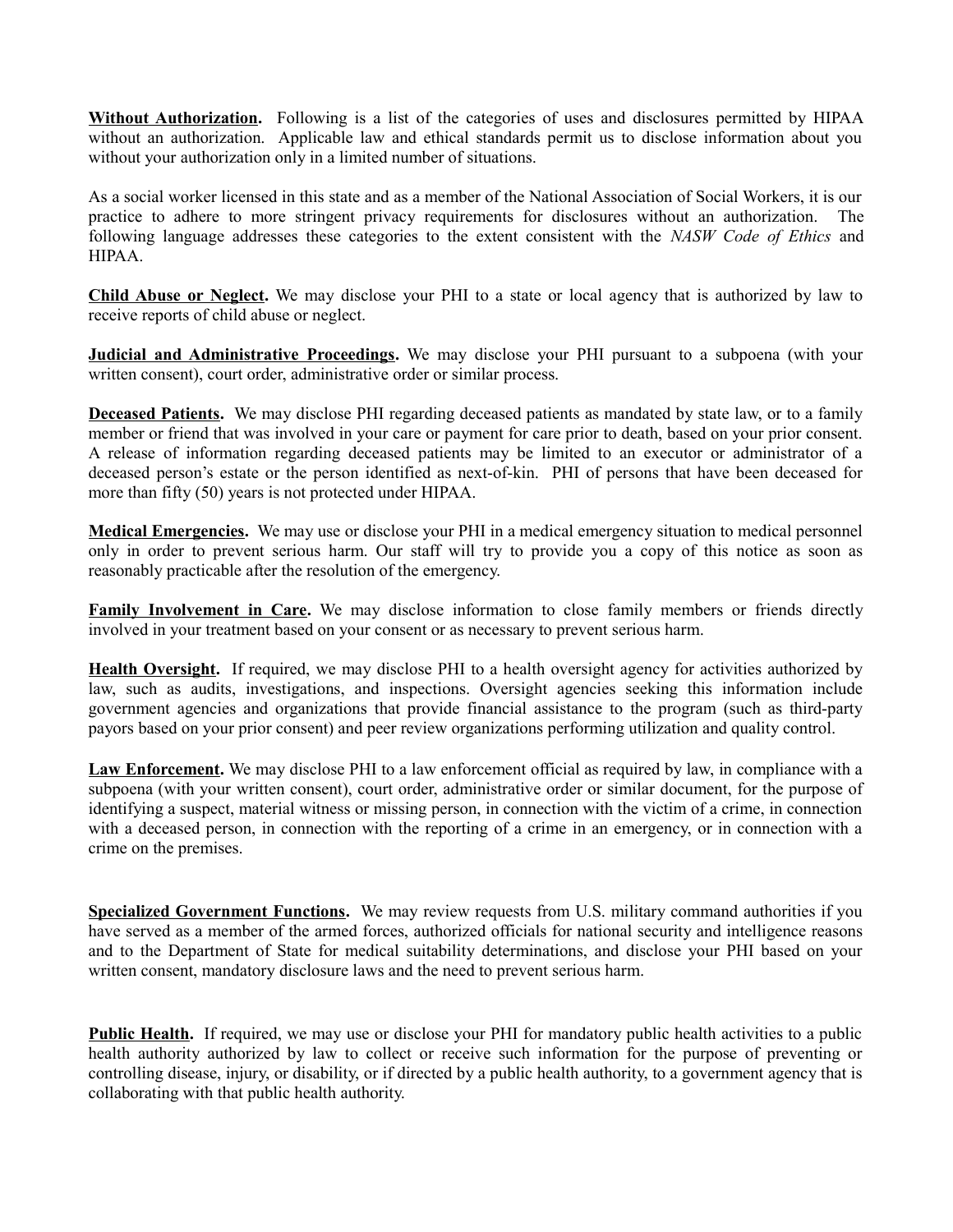**Public Safety.** We may disclose your PHI if necessary to prevent or lessen a serious and imminent threat to the health or safety of a person or the public. If information is disclosed to prevent or lessen a serious threat it will be disclosed to a person or persons reasonably able to prevent or lessen the threat, including the target of the threat.

**Research.** PHI may only be disclosed after a special approval process or with your authorization.

**Fundraising.** We may send you fundraising communications at one time or another. You have the right to opt out of such fundraising communications with each solicitation you receive.

**Verbal Permission.** We may also use or disclose your information to family members that are directly involved in your treatment with your verbal permission.

**With Authorization**. Uses and disclosures not specifically permitted by applicable law will be made only with your written authorization, which may be revoked at any time, except to the extent that we have already made a use or disclosure based upon your authorization. The following uses and disclosures will be made only with your written authorization: (i) most uses and disclosures of psychotherapy notes which are separated from the rest of your medical record; (ii) most uses and disclosures of PHI for marketing purposes, including subsidized treatment communications; (iii) disclosures that constitute a sale of PHI; and (iv) other uses and disclosures not described in this Notice of Privacy Practices.

# **YOUR RIGHTS REGARDING YOUR PHI**

You have the following rights regarding PHI we maintain about you. To exercise any of these rights, please submit your request in writing to our Privacy Officer at 314 Stein Hwy., Seaford DE 19973.

- **Right of Access to Inspect and Copy.** You have the right, which may be restricted only in exceptional circumstances, to inspect and copy PHI that is maintained in a "designated record set". A designated record set contains mental health/medical and billing records and any other records that are used to make decisions about your care. Your right to inspect and copy PHI will be restricted only in those situations where there is compelling evidence that access would cause serious harm to you or if the information is contained in separately maintained psychotherapy notes. We may charge a reasonable, cost-based fee for copies. If your records are maintained electronically, you may also request an electronic copy of your PHI. You may also request that a copy of your PHI be provided to another person.
- **Right to Amend.** If you feel that the PHI we have about you is incorrect or incomplete, you may ask us to amend the information although we are not required to agree to the amendment. If we deny your request for amendment, you have the right to file a statement of disagreement with us. We may prepare a rebuttal to your statement and will provide you with a copy. Please contact the Privacy Officer if you have any questions.
- **Right to an Accounting of Disclosures.** You have the right to request an accounting of certain of the disclosures that we make of your PHI. We may charge you a reasonable fee if you request more than one accounting in any 12-month period.
- **Right to Request Restrictions.** You have the right to request a restriction or limitation on the use or disclosure of your PHI for treatment, payment, or health care operations. We are not required to agree to your request unless the request is to restrict disclosure of PHI to a health plan for purposes of carrying out payment or health care operations, and the PHI pertains to a health care item or service that you paid for out of pocket. In that case, we are required to honor your request for a restriction.
- **Right to Request Confidential Communication.** You have the right to request that we communicate with you about health matters in a certain way or at a certain location. We will accommodate reasonable requests. We may require information regarding how payment will be handled or specification of an alternative address or other method of contact as a condition for accommodating your request. We will